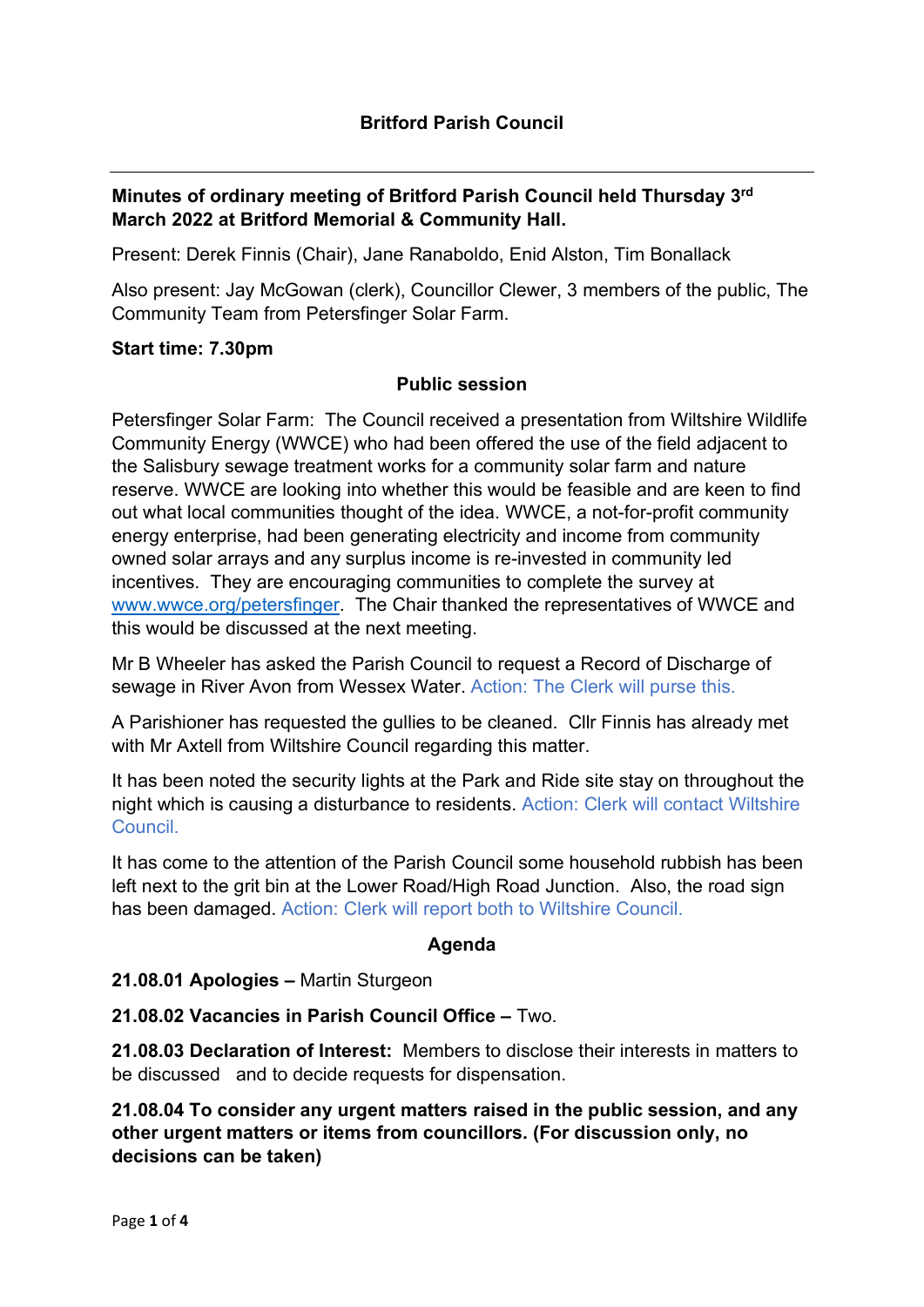## 21.08.05 To agree any items on the agenda that are to be dealt with following the exclusion of the press & public.

### 21.08.06 Minutes of Parish Council Meetings

a) Minutes of ordinary BPC meeting held  $6<sup>th</sup>$  January 2022 to be approved and signed. Resolved: All attending members agreed the Minutes were a true and accurate record. Signed by Cllr Finnis

### 21.08.07 Matter Arising.

- a) Speed Indicator Device Cllr Finnis has met with Mr Axtell and agreed a SID would help ease the speeding issue on High Road. Cllr Finnis proposed two Speed Indicator Devices on High Road, this was second by Cllr Ranaboldo and agreed by all attending Councillors. Action: Clerk to submit an application to CATG.
- b) Website Ed Riley, Chair of Odstock PC gave a summary of the Odstock Parish Council website and the functions of the website. He ran through the set up of the website and how to navigate the everyday tasks a Parish Council would need to complete. The clerk had previous to the meeting had a session on using the website. The members considered the costs of the new website, and it was resolved to cancel the existing website contract with immediate effect and subscribe to a new website with NetWise. The domain name and clerk email will continue with 1&1 Ionos. Action: Clerk will cancel existing contract with 1&1 Ionos and set up a new website with NetWise.
- c) Queen's Platinum Jubilee Celebrations to receive an update on progress of celebrations. Cllr Ranaboldo is to meet on Tuesday 8<sup>th</sup> March 2022 to discuss the celebrations with the committee. Resolved: It was agreed The Parish Council would contribute £200 towards the celebrations.
- d) Parish Steward Visit: Next visit due 14<sup>th</sup> March 2022. Grass Cutting schedule to be distributed to members. Action: Cllr Bonallack will contact the Parish Steward with a list of works.
- e) Dog waste bins 5 bins have been ordered and will be stored until stored until ready for installation. 3 locations have been confirmed: Bridge Farm Corner, Church Lane and Betts Lane. Clerk is still waiting for confirmation of a further two locations. Action: Cllr Ranaboldo to advise the clerk of locations.
- f) Parking on High Road A notice has been placed in News and Notes reminding residents and visitors to have consideration for pedestrians and cyclists when parking on High Road. No further action.
- g) Cllr Finnis to report back on OFWG meeting 16<sup>th</sup> February 2022. Nothing to report.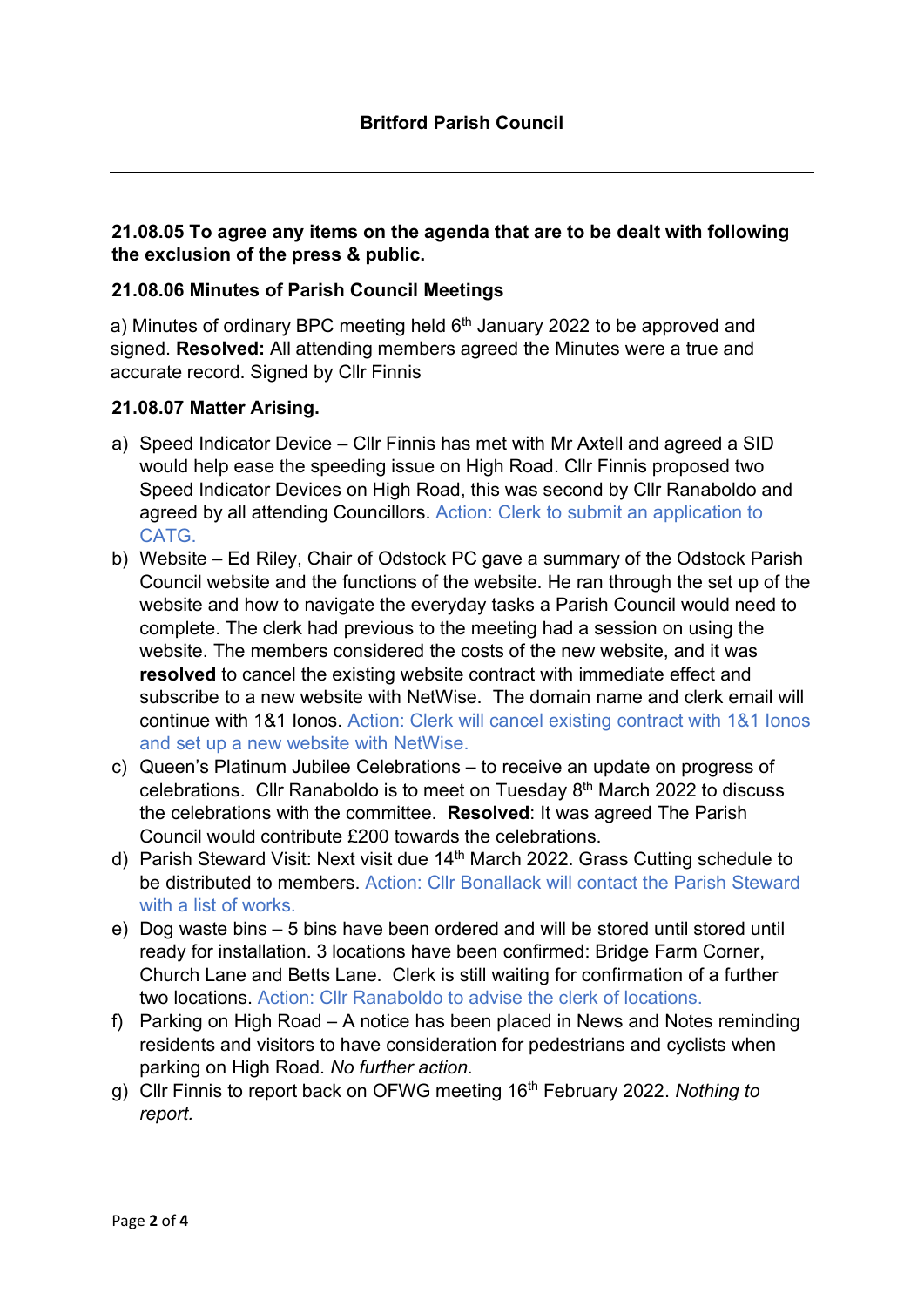### 21.08.08 Planning.

- a) To consider a response to the current Planning Applications received. PL/2022/00537 – The Net House Lower Road, Britford: Notification of Proposed works to trees in a conservation area. No Comment
- b) To consider a response to any Planning Applications received between publishing of the agenda, and date of the meeting.
- c) To note decisions made by Wiltshire Council since last meeting. PL/2022/00386 – Hornbeam House, Lower Road, Britford: Notification of proposed works to trees in a conservation area. No objection.
- d) To review the meeting with Wyatt Homes and Britford Parish Council members regarding the development of Site 8. Resolved: It was agreed The Parish Council would support this proposal.

### 21.08.09 Finance

- a) To note the current bank balance: £13,080.05
- b) Changes to Online Banking Name Change to Full Access Users. No change to who can authorise payments. No further action.
- c) Change to Office 365 Office 365 Apps for Business will change to the Annual Commitment Plan. To review the new plan and agree the new contract. Resolved: All in agreement to change to Annual Commitment Plan.
- d) To approve schedule of Payments

| Date                   | Payee                          | Amount  |                  |
|------------------------|--------------------------------|---------|------------------|
|                        | 15/03/2022   Hill Data Systems | £9.48*  | DD               |
| 19/03/2022   Ionos 1&1 |                                | £115.20 | DD               |
|                        | 31/03/2022 J McGowan           | £250.00 | TFR to be raised |
|                        | $15/04/2022$ Hill Data Systems | £9.48*  | DD               |
|                        | 29/04/2022 J McGowan           | £250.00 | TFR to be raised |

# 21.08.10 Forthcoming Meetings

- a) OFWG  $20<sup>th</sup>$  April 2022, 10 11.30am TEAMS. Cllr Finnis to attend
- b) Southern Area Board Event: Greener Cleaner Wiltshire  $27<sup>th</sup>$  April 2022, 6.30 9pm – Whiteparish Memorial Hall. Cllr Alston to attend
- c) Southern Area Planning Committee  $-28<sup>th</sup>$  April 2022, 3pm TBA

# 21.08.11 Correspondence